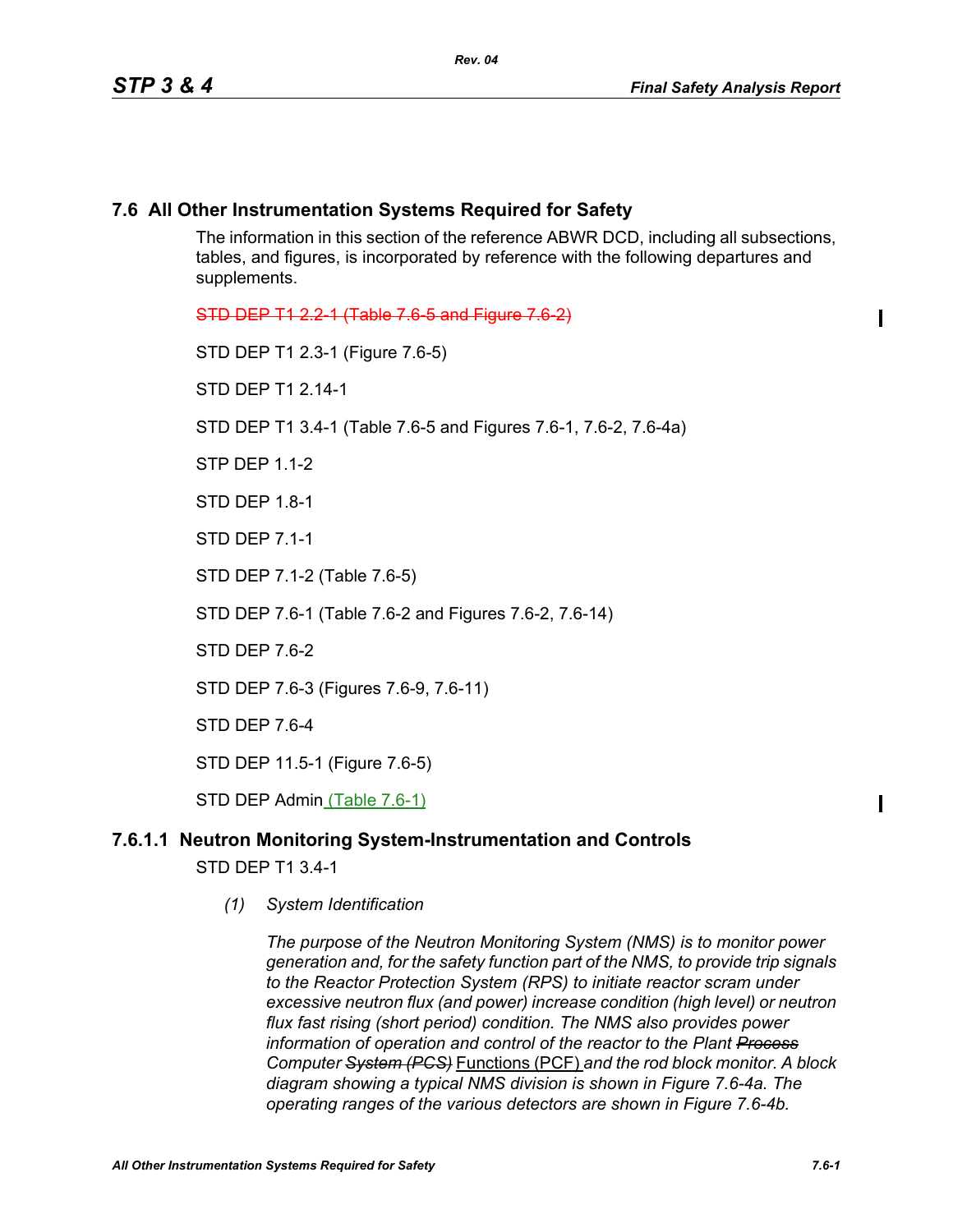## **7.6.1.1.1 Startup Range Neutron Monitor Subsystem-Instrumentation and Controls** STD DEP T1 3.4-1

*(3) Physical Arrangement*

*The 10 detectors are all located at fixed elevation slightly above the midplane of the fuel region, and are evenly distributed throughout the core. The SRNM locations in the core, together with the neutron source locations, are shown in Figure 7.6-1. Each detector is contained within a pressure barrier dry tube inside the core, with signal output exiting the bottom of the dry tube undervessel. Detector cables then penetrate the primary containment and are connected to preamplifiers located in the Reactor Building. The SRNM preamplifier signals are then transmitted to the SRNM DMC (digital measurement and control) units in the control room. The DMC*SRNM *units provide algorithms for signal processing, flux, and power calculations, period trip margin and period calculations, and provide various outputs for local and control console displays, recorder, and to the plant process computer system* function*. There are also the alarm and trip digital outputs for both high flux and short period conditions, and the instrument inoperative trip to be sent to the RPS and RCIS separately. The electronics for the SRNMs and their bypasses are located in four separate cabinets.*

*(4) Signal Processing*

*Over the 10-decade power monitoring range, two monitoring methods are used: (1) for the lower ranges the counting method which covers from 1.E+3 neutron/cm2 to 1.E+9 neutron/cm2, and (2) for the higher ranges, the Campbelling technique (mean square voltage, or MSV) which covers from*  1.E+8 neutron/cm<sup>2</sup> to 1.E+13 neutron/cm<sup>2</sup> of neutron flux. In the counting *range, the discrete pulses produced by the sensors are applied to a discriminator after preamplification. The discriminator, together with other digital noise-limiter features, separates the neutron pulses from gamma radiation and other noise pulses. The neutron pulses are then counted. The reactor power is proportional to the count rate. In the MSV range, where it is difficult to distinguish the pulses, a DC voltage proportional to the mean square value of the input signal is produced. The reactor power is proportional to this mean square voltage. In the mid-range overlapping region, where the two methods are changed over, the DMC-based SRNM calculates the neutron flux based on a weighted interpolation of the two flux values calculated by both methods. A continuous and smooth flux reading transfer is achieved in this manner. There is also the calculation algorithm of the period-based trip circuitry that generates trip margin setpoint for the period trip protection function.*

*(6) Bypasses and Interlocks*

*The SRNM also sends an interlock signal to the safety system logic control (SSLC) system* ESF Logic and Control System (ELCS)*. This signal is called*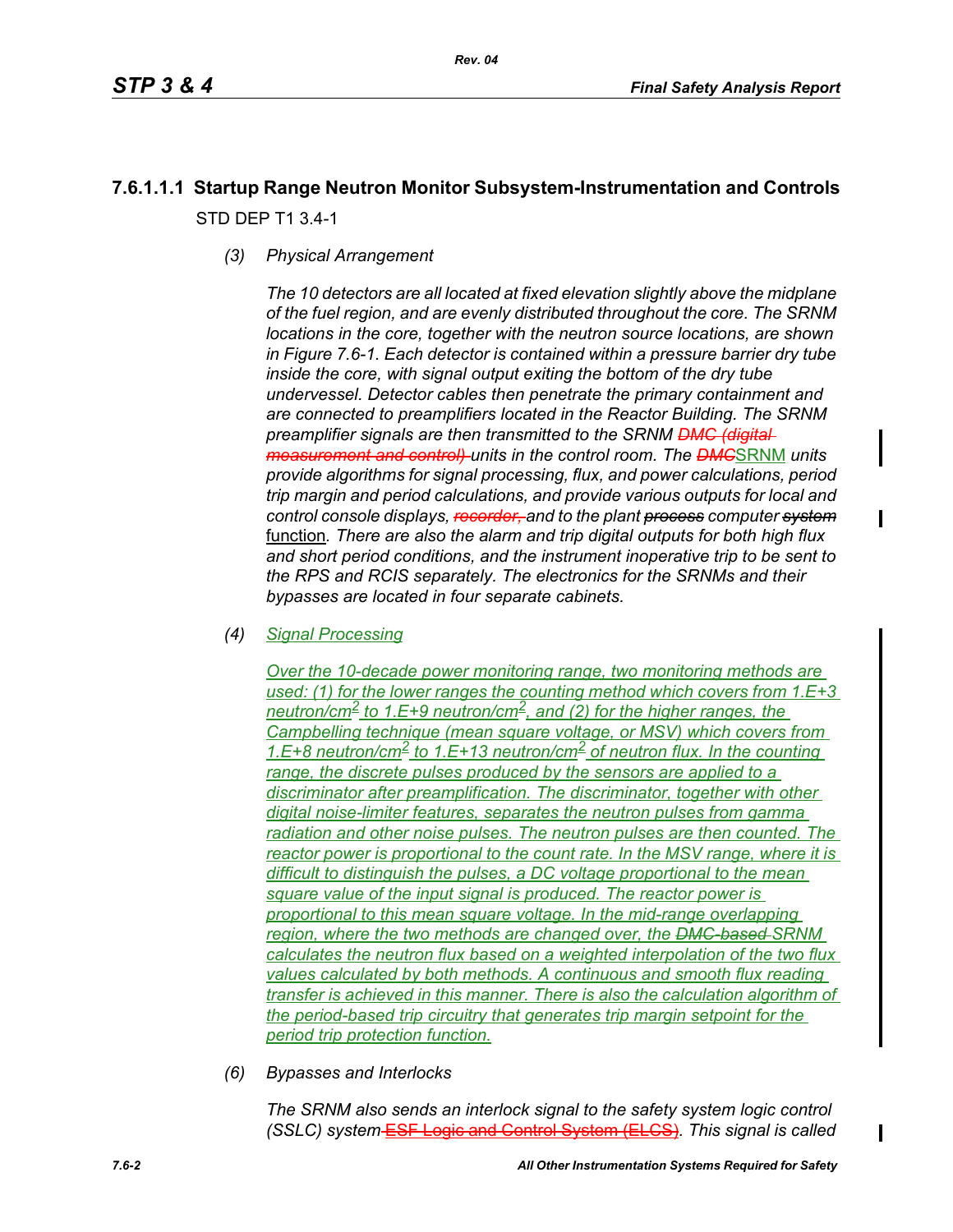*"ATWS Permissive" and is a binary signal indicating whether the SRNM power level is above or below a specific setpoint level (Table 7.6-1). If this signal is a "high" level indicating the power is above the setpoint, this will allow the SSLC* ELCS *to permit ATWS protection action such as permission to inject liquid poison.*

#### **7.6.1.1.2 Power Range Neutron Monitor Subsystem—Instrumentation and Controls**

#### **7.6.1.1.2.1 Local Power Range Neutron Monitor Subsystem—Instrumentation and Controls**

STD DEP T1 3.4-1

STD DEP Admin

*(1) General Description*

*The local power range monitor (LPRM) monitors local neutron flux in the power range. The LPRM provides input signals to the APRM Subsystem (Subsection 7.6.1.1.2.2) and to the plant computer system*function *(Subsection 7.7.1.5). See Figures 7.6-1 and 7.6-2.*

*(4) Signal Processing*

*The LPRM detector outputs are connected by coaxial cables from under the vessel pedestal region and routed through the primary containment penetration, and through the Reactor Building to be processed for signal conditioning analog-to-digital conversion function in the control room. The LPRM signals are connected to the APRM units in the control room, where the signals are amplified. Such amplified voltage is proportional to the local neutron flux level. The LPRM signals are then used by the APRM to produce APRM signals. The 208 LPRM detectors are separated and divided into four groups to provide four independent APRM signals. Individual LPRM signals are also transmitted through dedicated interface units (for isolation) to various systems such as the RCIS, and the plant process computer* functions*.*

*(5) Trip Functions*

*The LPRM channels provide alarm signals indicating when an LPRM is upscale, down-scale, or bypassed. However, such signals are not sent to the RPS for scram trip or RCIS for rad*rod *block.*

*(7) Redundancy*

*The LPRM detector assemblies are divided into groups. The redundancy criteria are met in the event of a single failure under permissible APRM bypass conditions. A scram signal can be*is *generated in the Reactor Protection System (RPS) as required if the inoperative trip of the APRM is generated as described in (6).*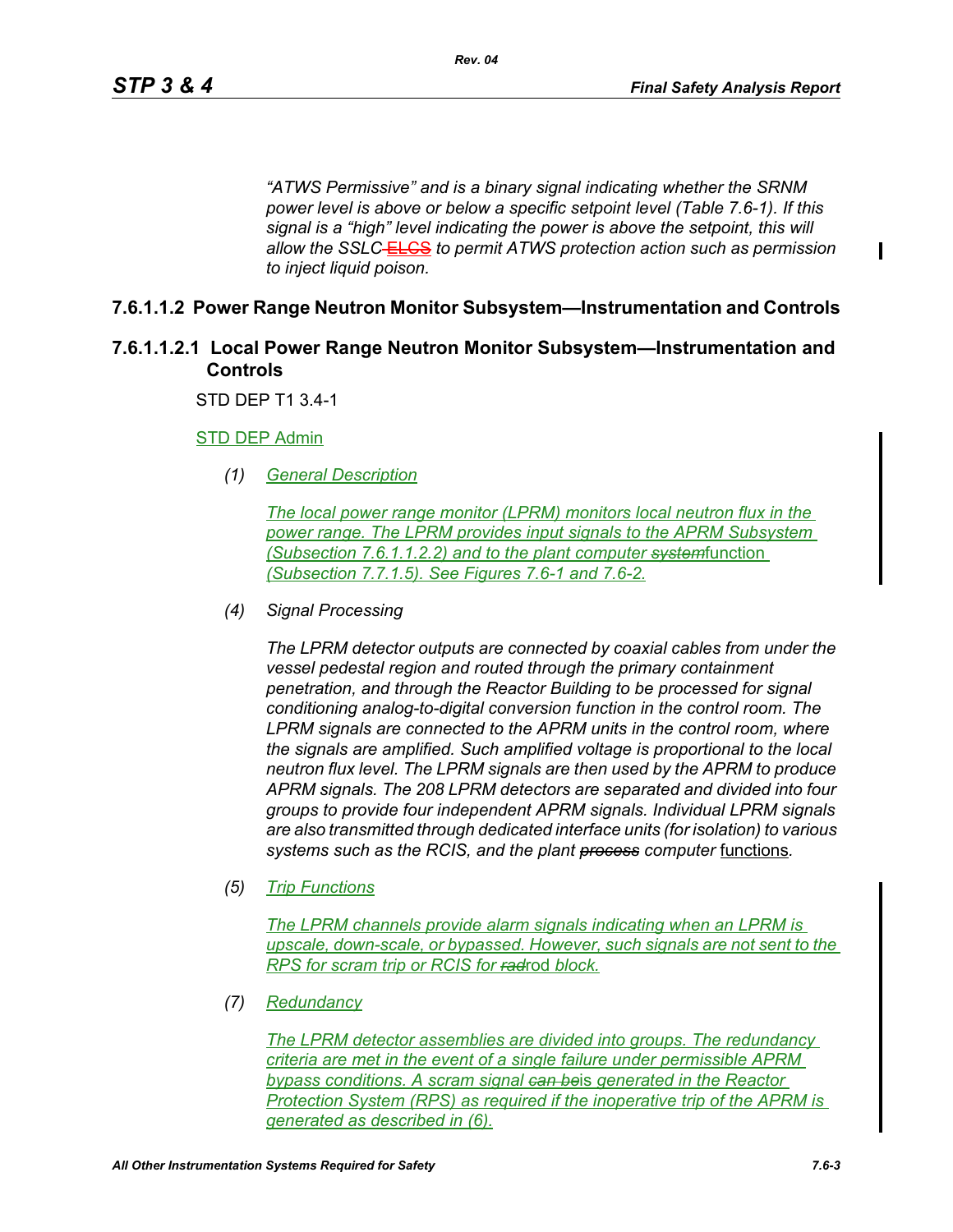#### **7.6.1.1.2.2 Average Power Range Monitor Subsystem—Instrumentation and Controls**

STD DEP T1 3.4-1

STD DEP 7.6-1

- *(1) General Description*
	- *(a) Average Power Range Monitor (APRM)*

*The APRMs are safety-related systems. There are four divisions of DMC-based APRM channels located in the control room. Each channel receives 52 LPRM signals as inputs, and averages such inputs to provide a core average neutron flux that corresponds to the core average power. One APRM channel is associated with each trip system of the Reactor Protection System (RPS). However, a trip signal from each APRM division also goes to all other RPS divisions, with proper signal isolation.*

*(b) Oscillation Power Range Monitor (OPRM)*

*The OPRM is a functional subsystem of the APRM. There are four safetyrelated OPRM channels, with each OPRM channel as part of each of the four APRM channels. Each OPRM receives the identical LPRM signals from the corresponding APRM channel as inputs, and forms a special OPRM cell configuration to monitor the neutron flux behavior of all regions of the core. Each OPRM cell represents a combination of four LPRM signals selected from the LPRM strings at the four corners of a four-by-four fuel bundle square region. The OPRM detects thermal hydraulic instability and provides trip functions to the RPS to suppress neutron flux oscillation prior to the violation of safety thermal limits. The OPRM trips are combined with*separate from *the APRM trips of the same APRM channel, to be sent to the RPS.*

*(4) Trip Function*

For the OPRM trip function, the response signal of any one OPRM cell that *satisfies the conditions and criteria of the trip algorithm will cause a trip of the associated OPRM channel. Figure 7.6-14 illustrates the trip algorithm logic. The OPRM trip function does not have its own inoperative trip for insufficient number of total LPRM inputs in the channel. It follows the APRM's inoperative trip of insufficient number of LPRMs.* The OPRM function has its own inoperative trip when the channel has less than the required minimum operable cells, when there is an OPRM self-diagnostic fault, when the APRM instrument watchdog timer has timed out, or if there is a loss of power to the APRM instrument.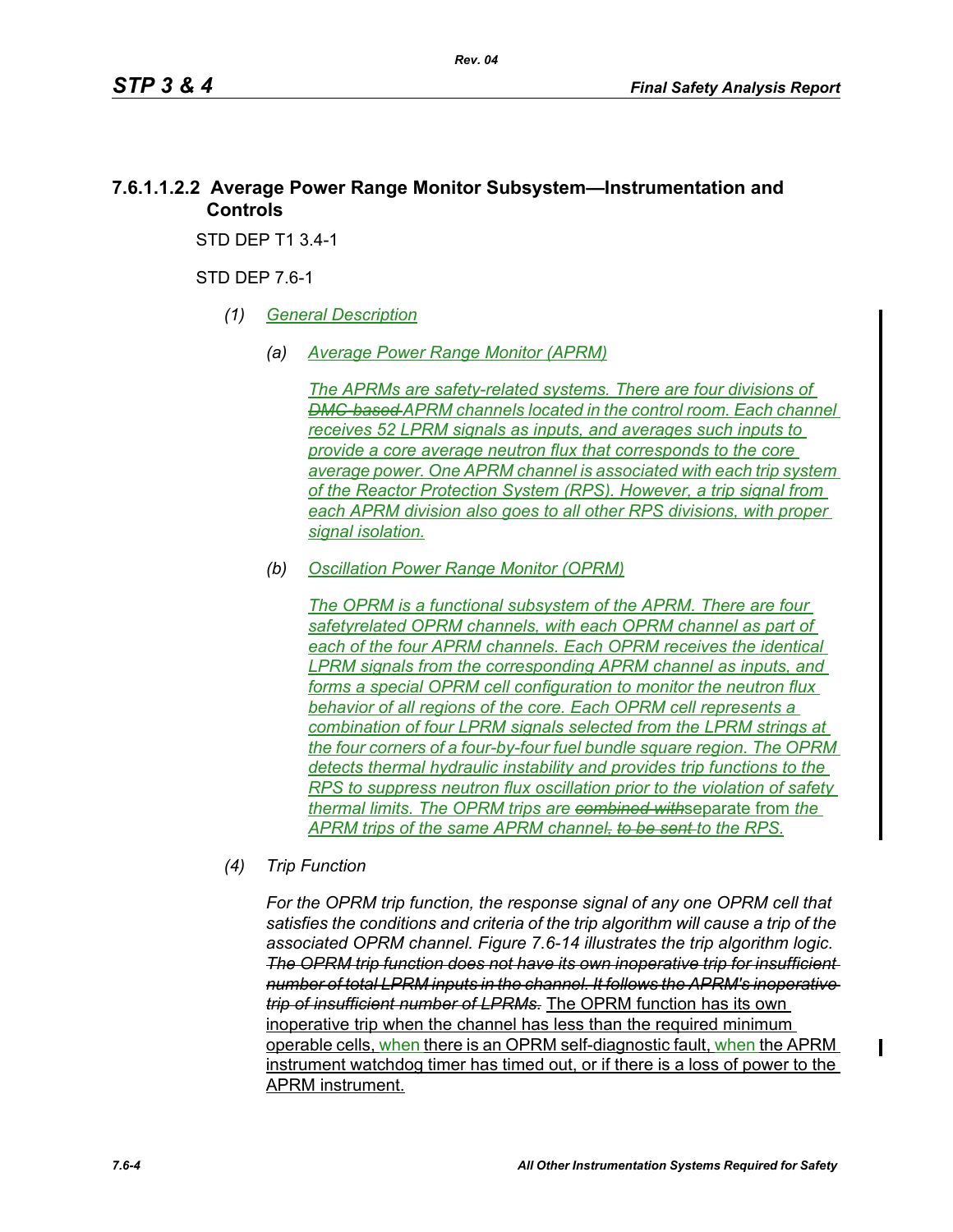- *(5) Bypasses and Interlocks*
	- *(a) APRM*

*The APRM also sends an interlock signal to the SSLC* ELCS *similar to the SRNM "ATWS Permissive" signal (Table 7.6-2). If this signal is a "high" level indicating the power is above the setpoint, this will allow the SSLC* ELCS *to permit ATWS protection action.*

- *(6) Redundancy*
	- *(b) OPRM*

*There are four independent and redundant OPRM channels. The above APRM redundancy condition also applies to OPRM since each OPRM*  channel is associated with one RPS division. *is a subsystem of each of the four APRM channels. The OPRM trip outputs* are provided separately from the APRM trips to RPS and*also follow the* RPS *two-out-of-four logic as the APRM since the OPRM trip outputs are combined with other APRM trip outputs in each APRM channel to provide the final trip outputs to the RPS. In addition, each LPRM string*  with four LPRM detectors provides one LPRM input to each of the four *independent and redundant OPRM channels. This provides core regional monitoring by redundant OPRM channels.*

*(7) Testability*

*APRM channels are calibrated using data from previous full-power runs and are tested by procedures in the instruction manual. Each APRM channel can be tested individually for the operability of the APRM scram and rod-blocking*  functions by introducing test signals. This includes the test for the OPRM trip *function. A self-testing feature similar to that described for SSLC is also provided.*

#### **7.6.1.1.3 Reactor Operator Information**

#### STD DEP Admin

*The man-machine interface of the Neutron Monitoring System provides for the information and controls described in this subsection. The lists provided in Table 7.6- 3* 7.6-5 *consist of major signal information which is also documented in the system IED (Figure 7.6-1) and the system IBD (Figure 7.6-2).*

# **7.6.1.2 Process Radiation Monitoring System – Instrumentation and Controls**

STD DEP T1 2.3-1

*The process radiation subsystems are shown in the system design IED (Figure 7.6-5). Subsystems (1*2*) through (4) are classified nuclear safety-related, while subsystems*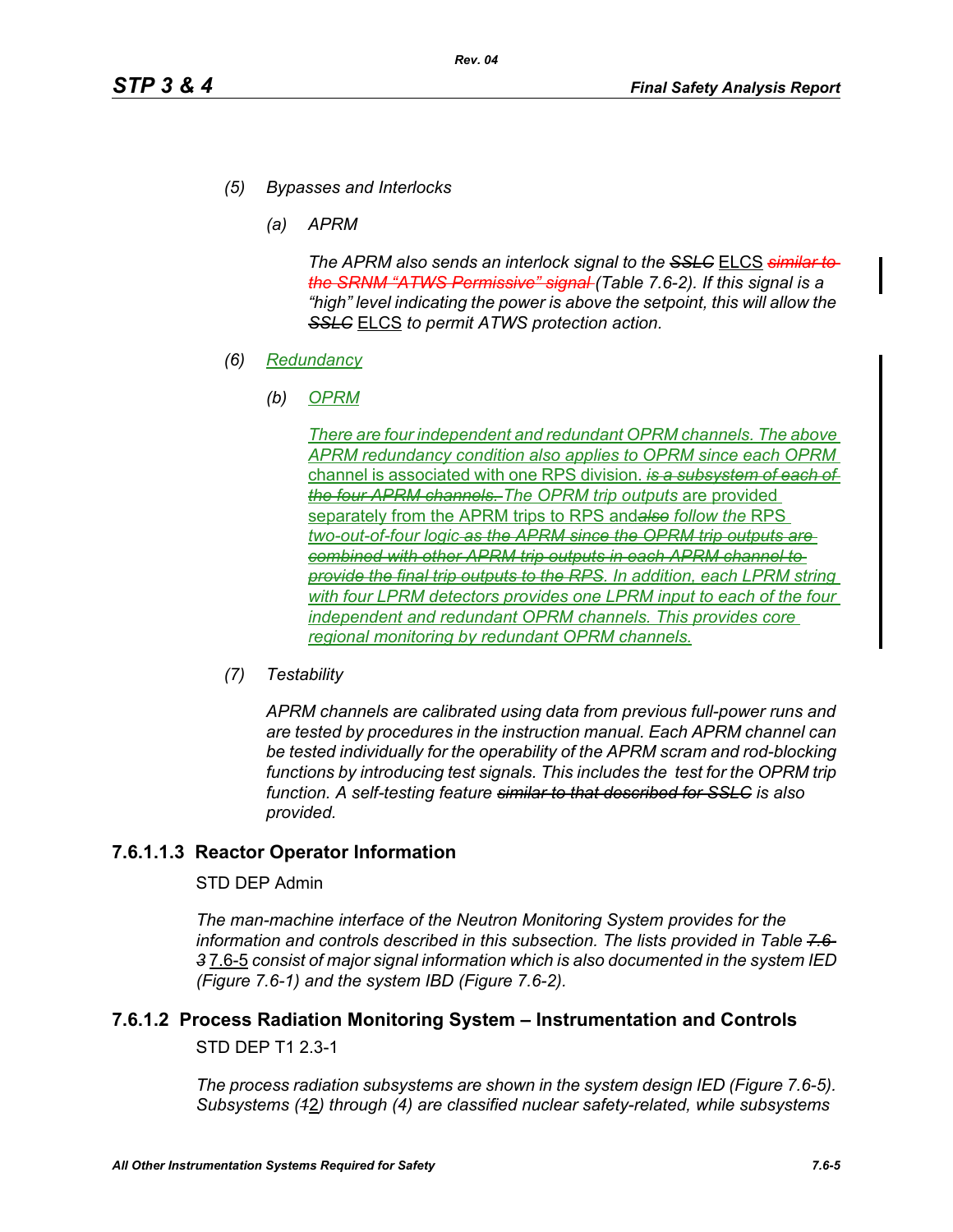(1) and *(*5*) through (11) are classified as non-safety-related. System descriptions and requirements are described in detail in Section 11.5*.

#### **7.6.1.3 High Pressure/Low Pressure Systems Interlock Protection Functions**

*Rev. 04*

STD DEP 7.1-1

*(14) Setpoints*

*See Chapter 16 for setpoints and margin.*The Bases for Chapter 16 describes the methods for calculating setpoints and margins.

#### **7.6.1.6 Containment Atmospheric Monitoring (CAM) System-Instrumentation and Controls**

STD DEP T1 2.14-1

STD DEP 11.5-1

*(1) System Identification*

*The CAM System (Figures 7.6-7 and 7.6-8) consists of two independent but redundant Class 1E divisions (I and II)* of radiation channels*, which are electrically and physically separated, and a non-safety H<sub>2</sub>/O<sub>2</sub> monitoring* subsystem*. Each CAM division* divisional radiation channel *has the capability of monitoring the total gamma-ray dose rate*. CAMS also has the capability of monitoring and concentration of hydrogen and oxygen (H<sub>2</sub>/O<sub>2</sub>) in the *drywell and/or the suppression chamber during plant operation, and following a LOCA event.* 

*There are two radiation monitoring channels per division; one for monitoring the radiation level in the drywell and the other for monitoring the radiation level in the suppression chamber. Each monitoring channel consists of an ion chamber* a *detector,* and *a digital log radiation monitor, and a recorder. Each radiation monitoring channel provides alarm indication in the control room on high radiation levels and also if the channel becomes inoperative.* The monitor also provides data for the historian function.

The  $H<sub>2</sub>/O<sub>2</sub>$  monitoring subsystem has two channels and is located within a H2/O2 analyzer panel. Each H2/O2 analyzer panel consists *Each divisional H2/O2 monitoring channel consists of valves, pumps, and pipes used to extract samples of the atmosphere in the drywell or the suppression chamber and feed the extracted air sample into an analyzer and monitor for measurement, recording, and for alarm indication on high concentration of*  gas levels. The H<sub>2</sub>/O<sub>2</sub> monitoring subsystem is non-safety and is physically and electrically separate from the safety-related components of the system.

*The piping* within the panels *used for the gas extraction is made of stainless steel and utilizes heat tracing to keep the pipes dry and free of moisture condensation.*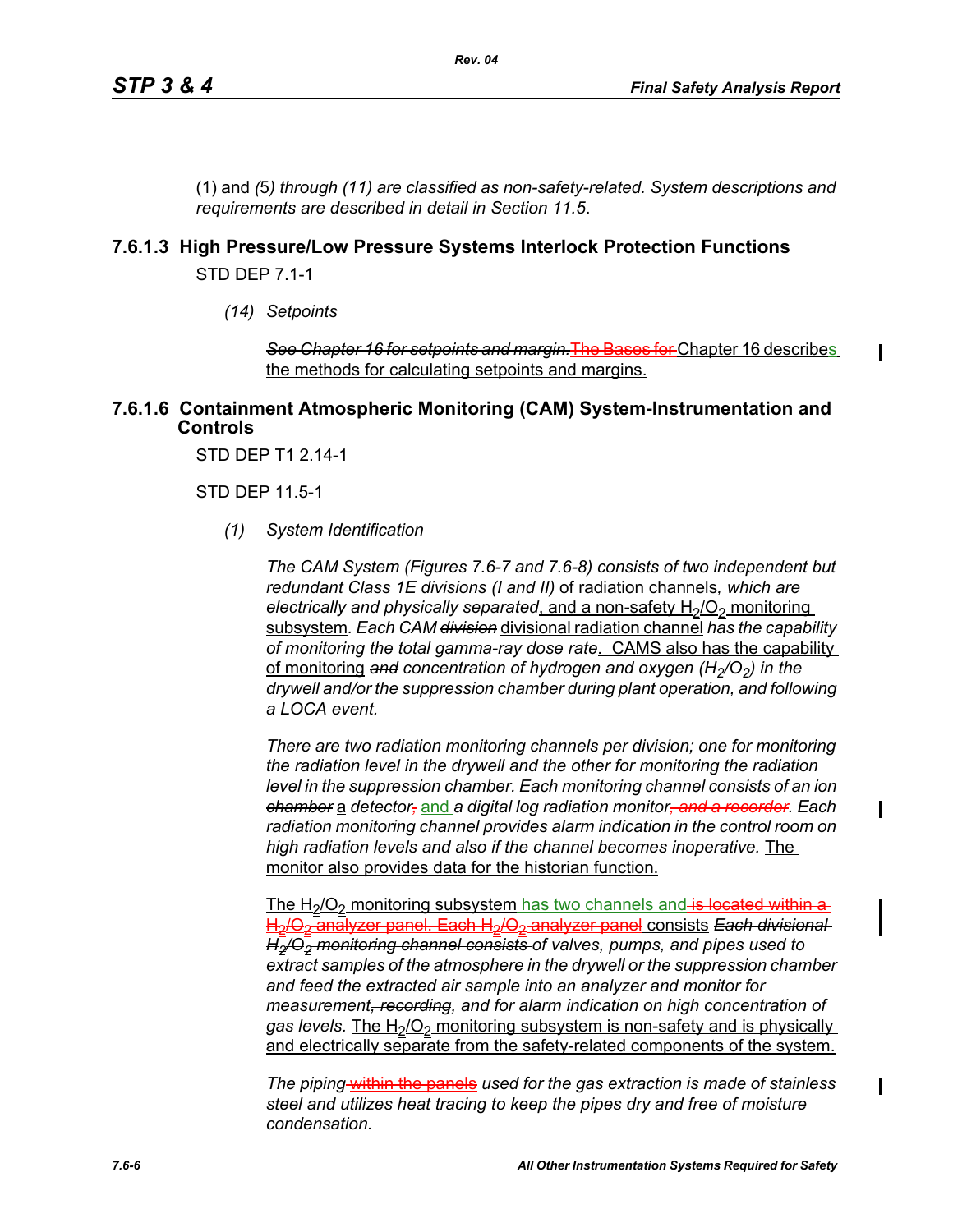#### *(2) Power Sources*

*Each CAM Subsystem* radiation channel *is powered from divisional 120 VAC instrument bus. The same Class 1E divisional 120 VAC power source also*  supplies the heat tracing blanket used for the sampling lines. The H<sub>2</sub>/O<sub>2</sub> subsystem is powered from non-safety equipment.

*Rev. 04*

#### *(3) Initiating Circuits*

*Each divisional gamma radiation monitoring channel can be energized manually by the operator*. *or automatically by the LOCA signal. For the manual mode, the* The *gamma radiation monitor is on continuously during plant operation and remains on until power is turned off by the operator.*

*In the power off mode, the channel will be activated automatically in the presence of a LOCA (high drywell pressure or low reactor water level).*

*Each <del>divisional</del> H<sub>2</sub>/O<sub>2</sub> monitoring subsystem channel (except for the two sampling pumps) is powered continuously during plant operation. One pump* Each subsystem channel *is controlled by an operator and is used during reactor operation and the other is* can also be *turned on by the LOCA signal to allow measurement during an accident.*

*The heat tracing used in each H<sub>2</sub>/O<sub>2</sub> sample line is located within the panel* and is *temperature controlled to prevent moisture condensation in the pipes.* 

*Each <del>divisional</del> H<sub>2</sub>/O<sub>2</sub> analyzer and monitor can selectively measure the atmosphere in the drywell or the suppression chamber.*

*Division I and II LOCA signals are provided to the CAM System from the RHR System. These signals are based on two-out-of-four logic signals for the high drywell pressure or low reactor water level.*

*(4) Redundancy and Diversity*

*The CAM Subsystems, Divisions I and II* radiation channels*, are independent and are redundant to each other.*

*(5) Divisional Separation*

*The two CAM Subsystems* radiation monitoring channel divisions *are electrically and physically separated so that no single design basis event is capable of damaging equipment in more than one CAM division. No single*  failure or test, calibration, or maintenance operation can prevent function of *more than one division.*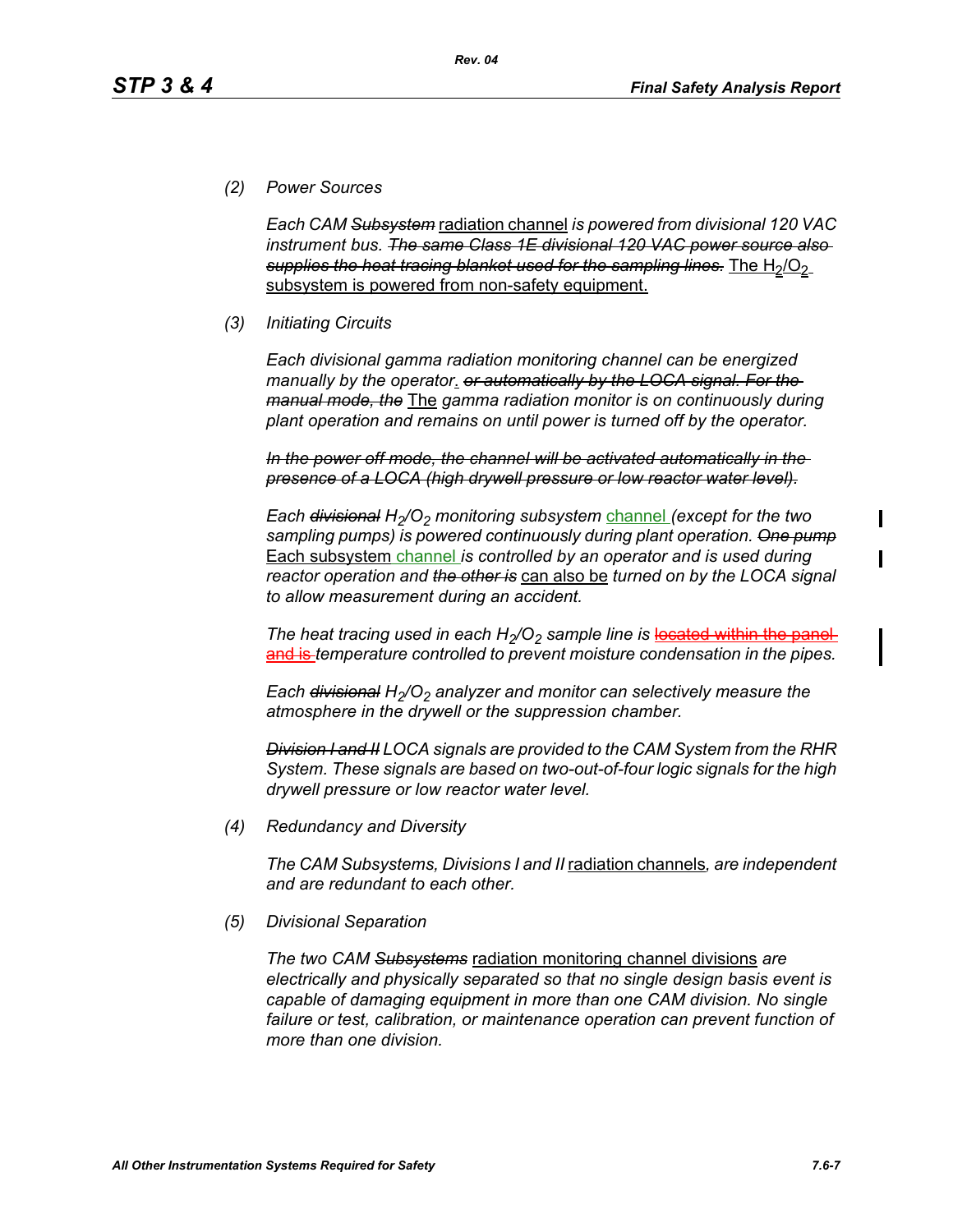*(7) Environmental Consideration*

*The CAM System* radiation monitoring channels are*is qualified Seismic Category I and is*are *designed for operability during normal and post-accident environments.*

*(8) Operational Considerations*

*The following information is available to the reactor operator:*

- *(a) Each gamma radiation channel consists of an ion chamber* a detector and *a log radiation monitor, and a recorder. Each channel has a range of 0.01 Gy/h* Sv/h *to 10*5 Sv/h *Gy/h. Each channel will initiate an alarm on high radiation level or on an inoperative channel.*
- *(b) Each hydrogen/oxygen monitoring channel uses* panelsubsystem channel contains *a sampling rack for extracting the atmosphere from the drywell or the suppression chamber and for analyzing the contents for both H<sub>2</sub>/O<sub>2</sub> concentration. The gaseous measurements are made by volume on a wet basis after humidity correction (dry basis before humidity correction). Separate monitors are provided for oxygen and hydrogen indications.*

*Each H<sub>2</sub>/O<sub>2</sub> analyzer <del>rack has a series of panel</del>subsystem channel has alarms to indicate a high concentration of hydrogen and of oxygen, and to alert the operator of any abnormal system parameter. Refer to Figure 7.6-8 for definition of these alarms.*

#### **7.6.1.7 Suppression Pool Temperature Monitoring System-Instrumentation and Controls**

#### **7.6.1.7.1 System Identification**

STD DEP T1 3.4-1

STD DEP 7.6-2

*The Suppression Pool Temperature Monitoring (SPTM) System is a subsystem of the* Reactor Trip and Isolation System (RTIS). It is *provided to monitor suppression pool temperature. Monitoring of suppression pool temperature is provided so that trends in suppression pool temperature may be established in sufficient time for proper cooling of the suppression pool water and for reactor scram due to high suppression pool temperature and for reactor power control based upon symptom-based emergency operating procedures.*

#### **7.6.1.7.3 Equipment Design**

STD DEP T1 3.4-1

STD DEP 7.6-3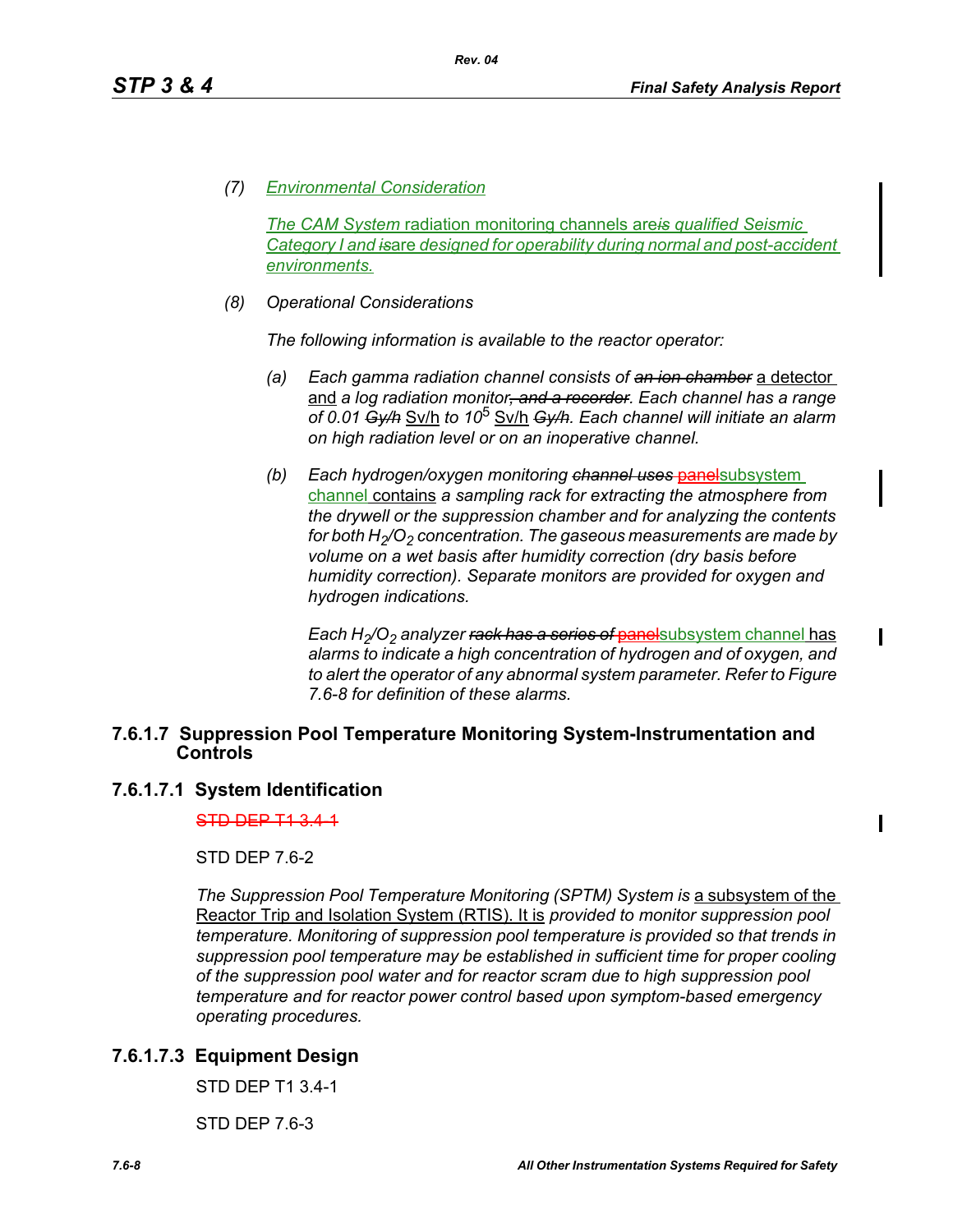*The SPTM System configuration is shown in Figures 7.6-9 and 7.6-10. There are eight temperature circumferential sensor locations (Figure 7.6-9), which are chosen based upon the following considerations:*

*(2) Each SRV* discharge line quencher *is in direct sight of two sets of temperature sensors within 9 meters.*

*Electrical wiring for each sensor is terminated, for sensor replacement or maintenance, in the wetwell. This termination is sealed for moisture protection from condensation or wetwell sprays. Division I, II, III and IV sensors are wired through Division I, II, III or IV electrical penetrations, respectively. Division I, II, III or IV* I and II *sensor signals are wired to* for *the Remote Shutdown System* are directly hardwired*. all* All other *sensor signals* are transmitted *multiplexed to the main control room via the respective Division I, II, III or IV essential multiplexers* Data Communication Function (DCF)*.*

#### **7.6.1.7.9 Signal Processing**

#### STD DEP T1 3.4-1

*Processing of temperature signals is performed by a microprocessor*configurable logic device *for each instrument division. For each of the four instrument divisions, the temperature signals are arithmetically averaged to yield an average bulk suppression pool temperature. Provisions are incorporated to detect sensor failures. When failure of a sensor is detected, its output is not added to the sum of all other sensors in the division and the number of sensors is correspondingly reduced in computing the average temperature. In addition, the narrow range suppression pool water level signal*  from the Atmospheric Control System (ACS) is used to detect uncovery of the first set *of sensors below the pool surface. After sensor installation, the elevation for each sensor is to be established with respect to a common reference elevation. When the suppression pool water level drops below the elevation of a particular sensor, that sensor signal is not used in computing the average. The wide range level signal from the ACS is utilized for this purpose for the remaining sensors.*

#### **7.6.2 Analysis**

#### **7.6.2.1 Neutron Monitoring System-—Instrumentation and Controls**

#### **7.6.2.1.1 General Functional Requirements Conformance**

STD DEP 7.6-4

*(2) Power Range Neutron Monitors (PRNM)*

*The PRNM Subsystem provides information for monitoring the average power level of the reactor core and for monitoring the local power level when the reactor power is in the power range (above approximately 15%* 5% *power). It mainly consists of the LPRM and the APRM Subsystems.*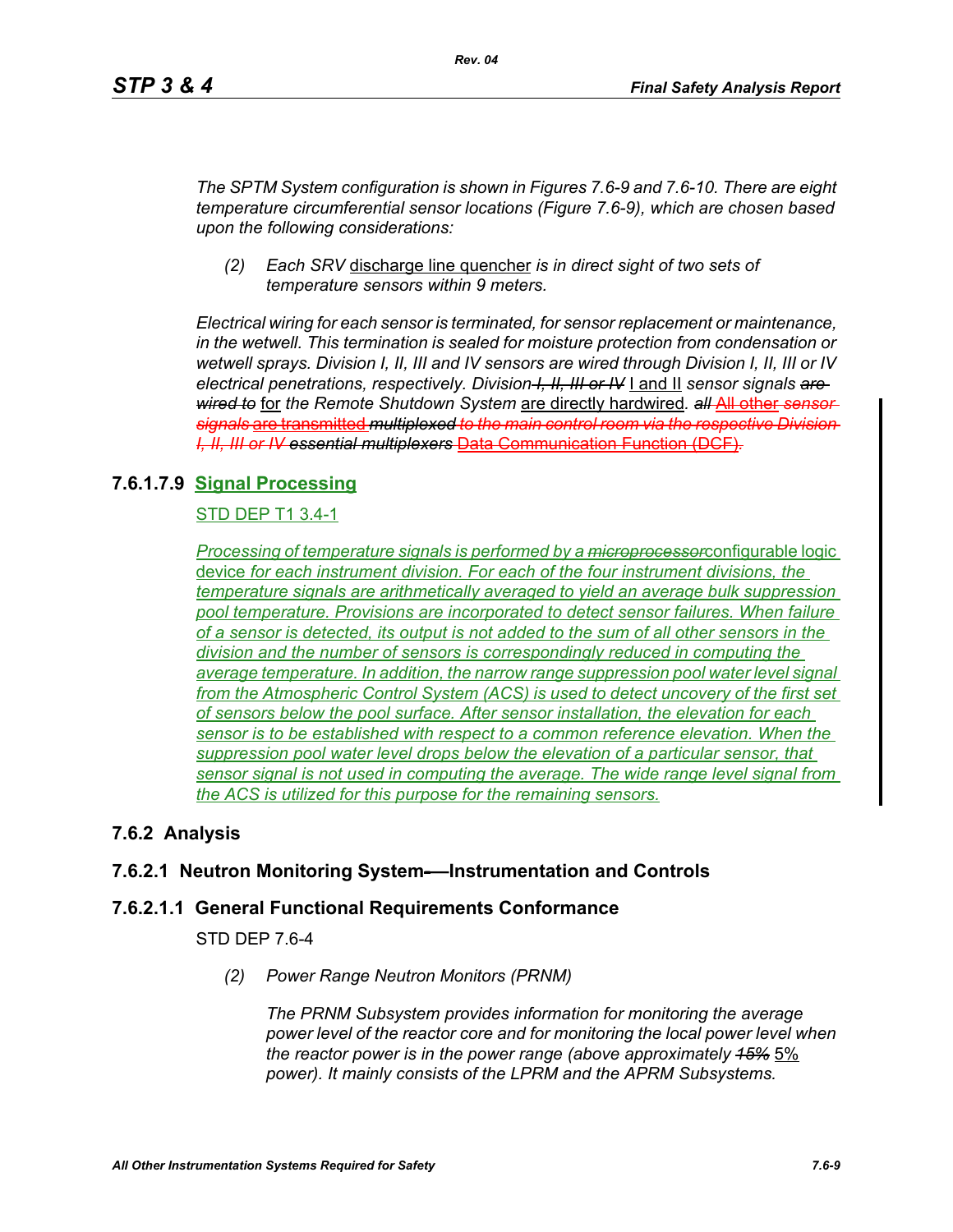#### **7.6.2.1.2 Specific Regulatory Requirements Conformance**

**STP DFP 11-2** 

**STD DFP 18-1** 

STD DEP Admin

*(1) 10CFR50.55a (IEEE-* 279603*):*

*There are 52 LPRM assemblies evenly distributed in the core. There are four LPRM detectors on each assembly, evenly distributed from near the bottom of the fuel region to near the top of the fuel region (Figure 7.6-3). A total of 208 detectors are divided and assigned to four divisions for the four APRMs. Any single LPRM detector is only assigned to one APRM division. Electrical wiring and physical separation of the division is optimized to satisfy the safety-related system requirement. With the four divisions, redundancy criteria are met, since a scram signal can still be initiated with a postulated single failure under allowed APRM bypass conditions. The OPRM subsystem as described in Subsection 7.6.1.1.2.2 conforms to all applicable requirements of IEEE-* 279603*.*

*All applicable requirements of IEEE-* 279603 *are met with the NMS.*

*(4) Branch Technical Positions (BTPs)* 

*In accordance with the Standard Review Plan for Section 7.6, and with Table 7.1-2, only BTPs 21 and 22 are considered applicable for the NMS. They are addressed as follows:* 

*(a) BTP ICSB 21- "Guidance for Application of Regulatory Guide 1.47"* 

*The ABWR design is a single unit* two units do not share NMS equipment*. Therefore, Item B-2 of the BTP is not applicable. Otherwise, the NMS is in full compliance with this BTP.* 

#### **7.6.2.2 Process Radiation Monitoring System-—Instrumentation and Controls**

### **7.6.2.2.2 Specific Regulatory Requirements Conformance**

STP DEP 1.1-2

STD DEP 1.8-1

*(1) 10CFR50.55a (IEEE-* 279603*):*

*Electrical separation is maintained between the redundant divisions. All applicable requirements of IEEE-* 279603 *are met by the safety-related subsystem of the PRM System.*

*(4) Branch Technical Positions (BTPs)*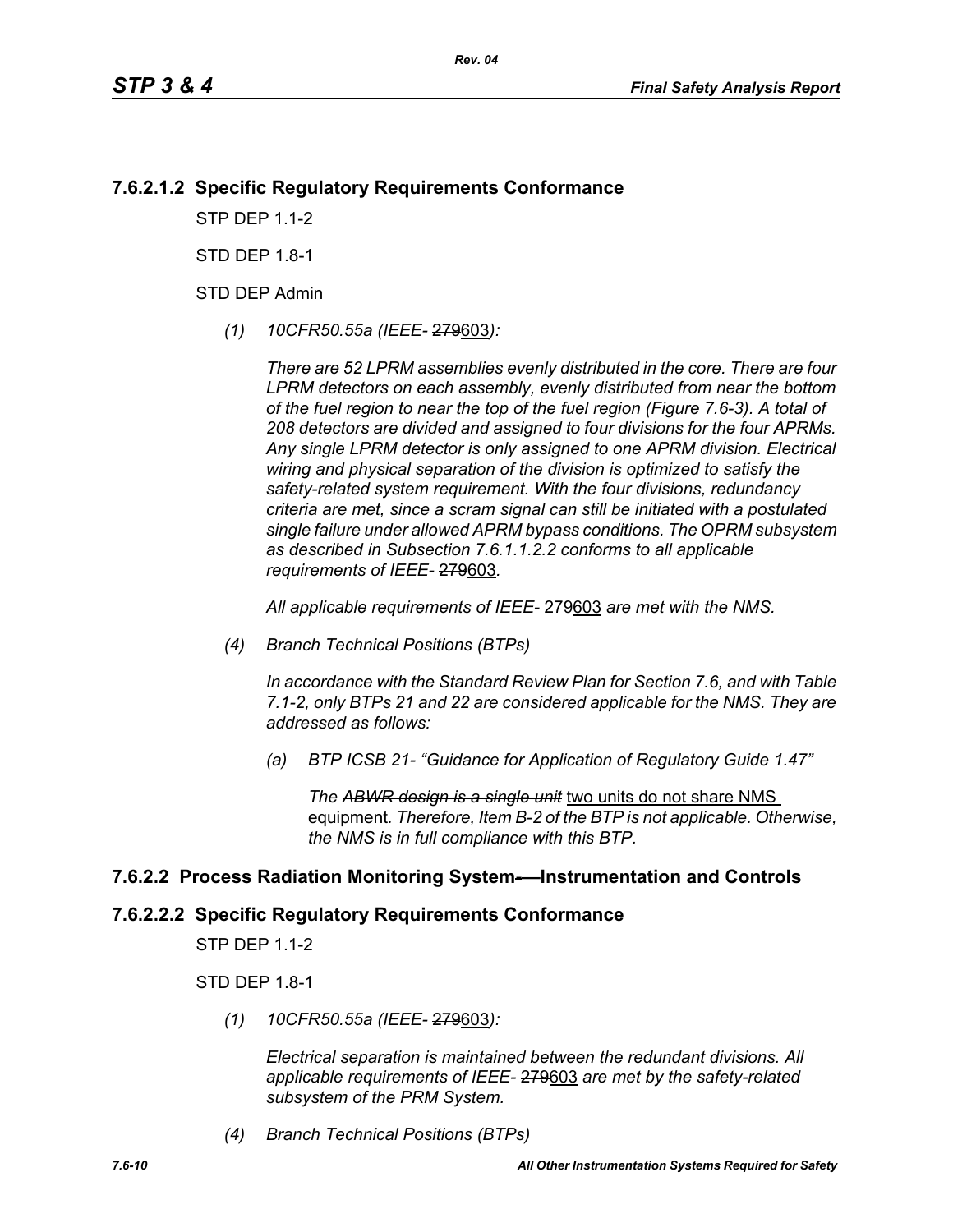*In accordance with the Standard Review Plan for Section 7.6, and with Table 7.1-2, only BTPs 21 and 22 are considered applicable for the PRM safetyrelated subsystems. They are addressed as follows:* 

*Rev. 04*

*(a) BTP ICSB 21- "Guidance for Application of Regulatory Guide 1.47"*

*The ABWR design is a single unit* two units do not share PRM equipment*. Therefore, Item B-2 of the BTP is not applicable. Otherwise, the PRM System is in full compliance with this BTP.* 

#### **7.6.2.3 High Pressure/Low Pressure Systems Interlock Function**

#### **7.6.2.3.2 Specific Regulatory Requirements Conformance**

#### STD DEP 1.8-1

*(1) 10CFR50.55a (IEEE-279*603*)*

*The HP/LP interlocks are an integral part of the RHR System, which is designed to meet the requirements of IEEE-279*603 *as discussed in Subsections 7.4.2.3.2 and 7.3.2.1.2.*

#### **7.6.2.6 Containment Atmospheric Monitoring System-—Instrumentation and Controls**

#### **7.6.2.6.2 Specific Regulatory Requirements Conformance**

STD DEP T1 2.14-1

STP DEP 1.1-2

STD DEP 1.8-1

*(1) 10CFR50.55a (IEEE-* 279603*)*

*The* safety related *CAMS* radiation channels *consists of two divisions which are redundantly designed so that failure of any single element will not interfere with the system operation. Electrical separation is maintained between the redundant divisions.*

*The CAMS does not actuate or interface with the actuation of another safety-related system. Therefore, any portion of IEEE-* 279603 *which pertains to such interfaces is not applicable. All other applicable requirements of IEEE-* 279603 *are met with the CAMS.*

*(4) Branch Technical Positions (BTPs)* 

*In accordance with the Standard Review Plan for Section 7.6, and with Table 7.1-2, only BTPs 21 and 22 are addressed for the CAMS as follows:* 

*(a) BTP ICSB 21- "Guidance for Application of Regulatory Guide 1.47"*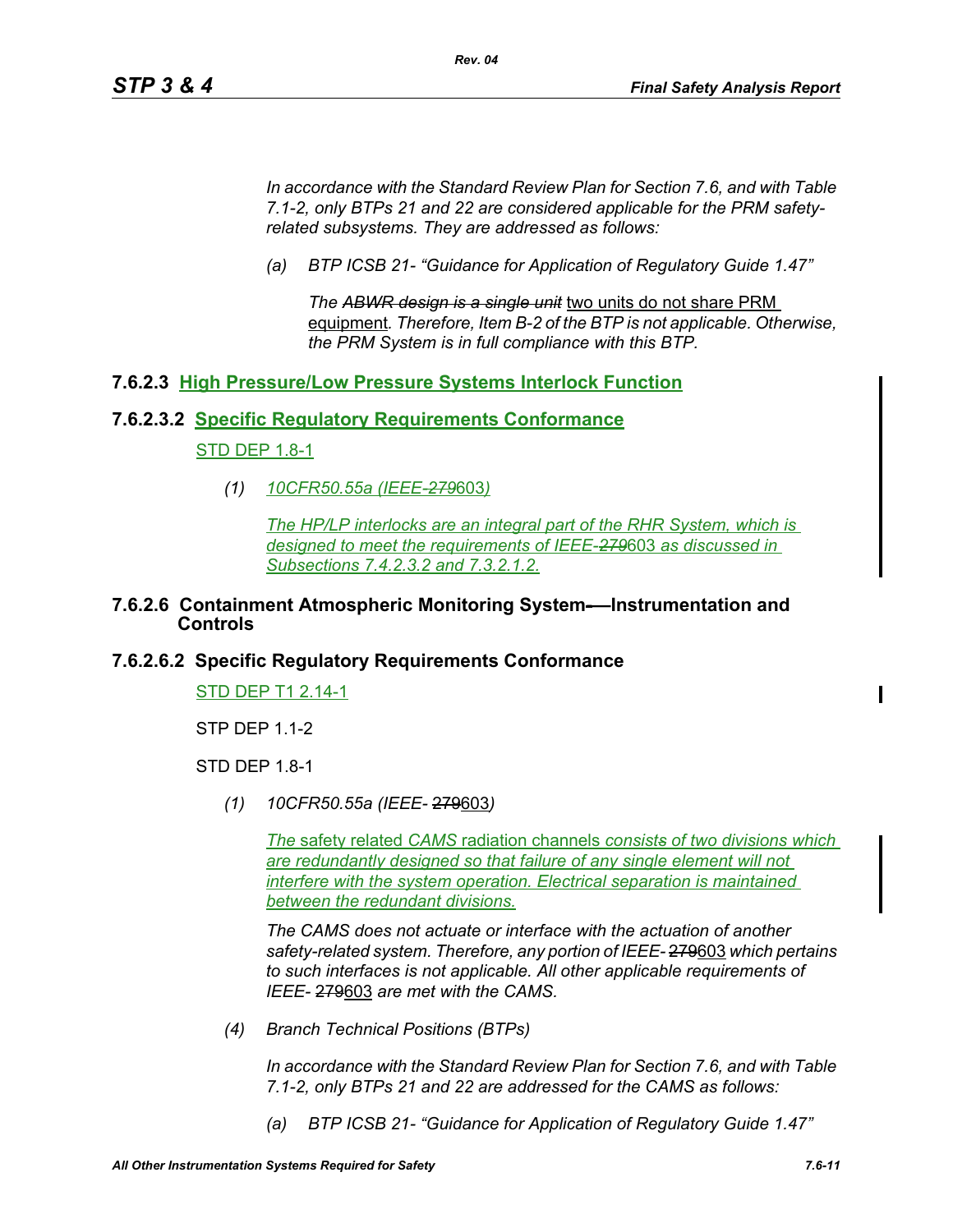*The ABWR design is a single unit* two units do not share CAMS equipment. *Therefore, Item B-2 of the BTP is not applicable. Otherwise, the CAMS is in full compliance with this BTP.* 

#### **7.6.2.7 Suppression Pool Temperature Monitoring System-—Instrumentation and Controls**

*Rev. 04*

#### **7.6.2.7.2 Specific Regulatory Requirements Conformance**

STP DEP 1.1-2

**STD DFP 18-1** 

*(1) 10CFR50.55a (IEEE*- 279603*)*

*The SPTM system continuously operates during the plant operation. It does, however, automatically initiate RHR for suppression pool cooling and generates four divisional trip signals for RPS. Therefore, the portions of IEEE- 279603 which pertain to actuation of safety functions apply through RHR and RPS. All other applicable requirements of IEEE- 279603 are met with the SPTM system.*

*(4) Branch Technical Positions (BTPs)*

*In accordance with the Standard Review Plan for Section 7.6, and with Table 7.1-2, only BTPs 21 and 22 need be addressed for the SPTM System. They are as follows:*

*(a) BTP ICSB 21-* "Guidance for Application of Regulatory Guide 1.47"

*The ABWR design is a single unit* two units do not share SPTM equipment*. Therefore, Item B-2 of the BTP is not applicable. Otherwise, the SPTM System is in full compliance with this BTP.*

#### **7.6.3 COL License Information**

#### **7.6.3.1 APRM Oscillation Monitoring Logic**

The following standard supplement addresses COL License Information Item 7.2.

There are no departures from the fuel design licensing basis that are described in the reference ABWR DCD, including the core thermal hydraulic design described in Section 4.4. The APRM oscillation logic is implemented based on the informationdescribed in Subsection 4.4 designed in accordance with the BWR Owners Group Stability Option III and described in Subsection 7.6.1.1.2.2.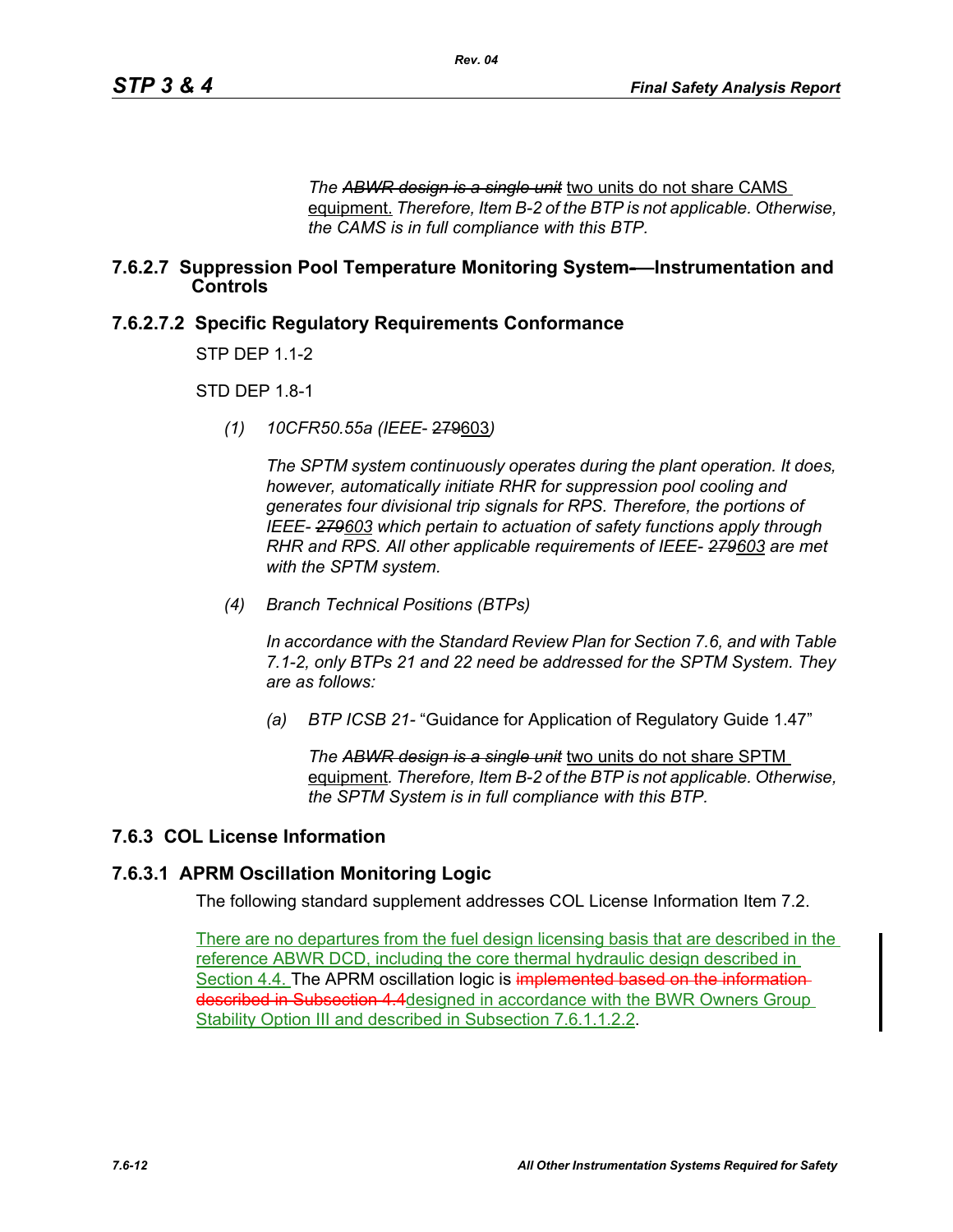| <b>Trip Function</b>                        | <b>Trip Setpoint (Nominal)</b> | <b>Action</b>                                                                                |
|---------------------------------------------|--------------------------------|----------------------------------------------------------------------------------------------|
| <b>SRNM Short Period Trip</b>               | 11 seconds                     | Scram <sup>+</sup><br>(bypassed in RUN-& REFUEL)<br>(no scram function in counting<br>range) |
| <b>SRNM Period Withdrawal</b><br>Permissive | 56 seconds                     | Warning <sup>L</sup> (bypassed in <b>RVNRUN)</b>                                             |

#### **Table 7.6-1 SRNM Trip Function Summary**

*Rev. 04*

 $\pm$  Scram action only active in MSV range, which is defined as above 1 x 10-4% power.

ƒ Conditions for activation will be defined in the technical specifications.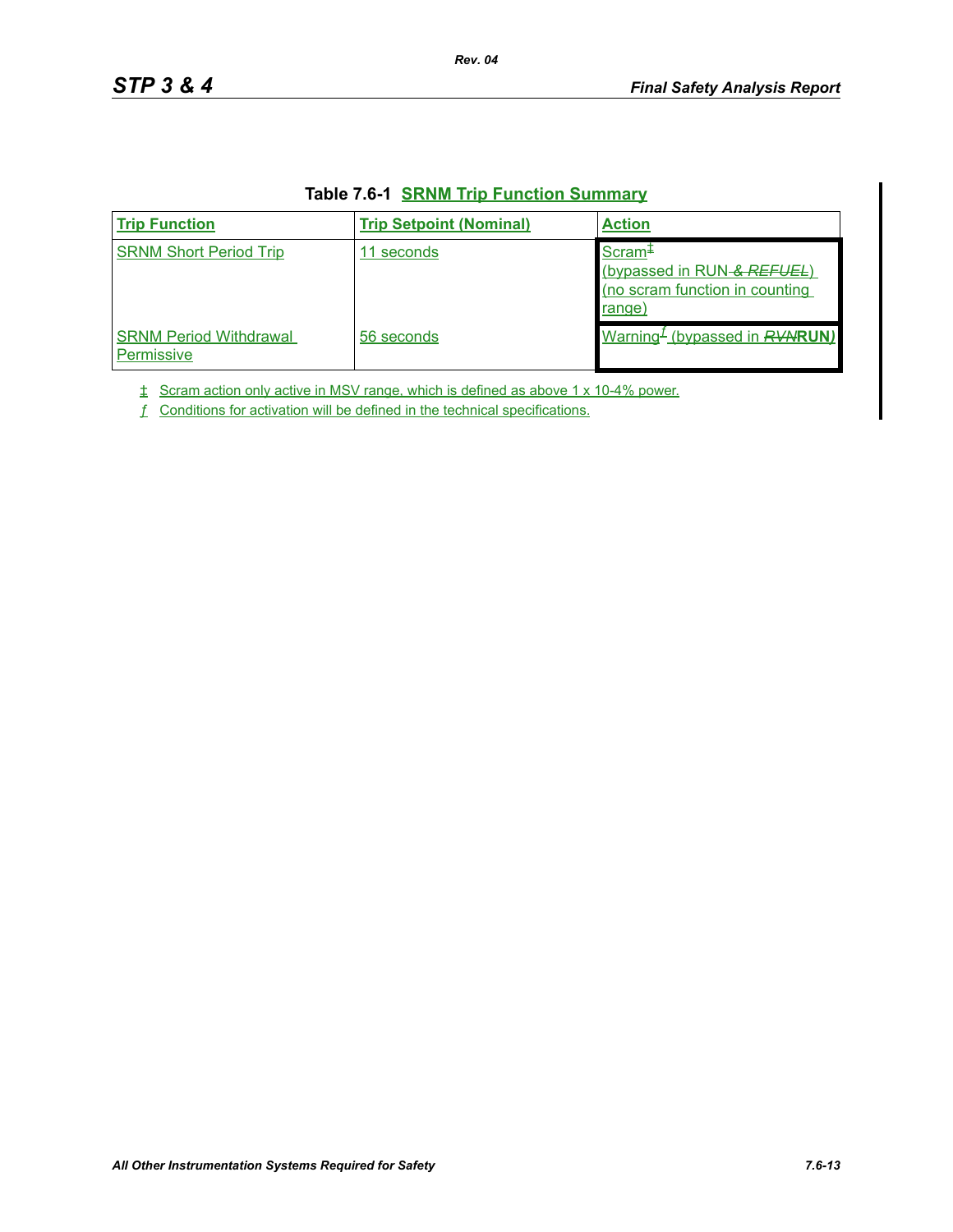|  |  |  |  | Table 7.6-2 APRM Trip Function Summary |
|--|--|--|--|----------------------------------------|
|--|--|--|--|----------------------------------------|

| <b>Trip Function</b>                | <b>Trip Setpoint (Nominal)</b>                                                                 | <b>Action</b> |
|-------------------------------------|------------------------------------------------------------------------------------------------|---------------|
| (b) OPRM Trip Function              |                                                                                                |               |
| Period-Based Trip (S <sub>P</sub> ) | $S = SP=1.10**$                                                                                | Scram f       |
| <b>OPRM Inoperative Trip</b>        | 1. LPRM input too few<br>2. Self-test fault<br>3. Watchdog timer timed out<br>4. Loss of power | <b>Scramf</b> |

\*\* Other Pre-Trip Condition parameters of the algorithm are:

Tmin=1 s, Tmax=3.5 s, +terror=*0.15s* **[0.100 - 0.300s],** NP=10. (For details see Figure 7.6-14).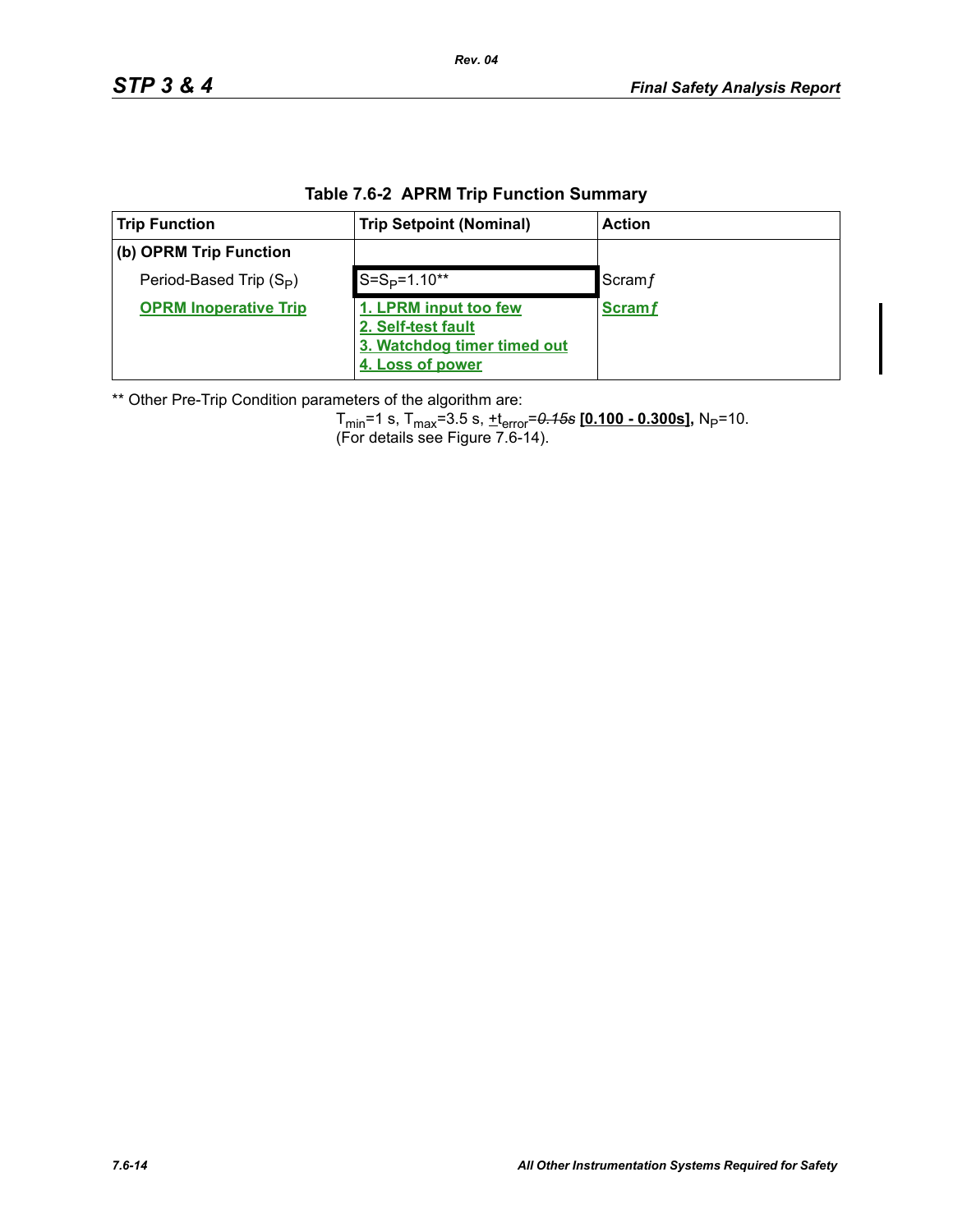$\overline{\mathbf{I}}$  $\blacksquare$ 

#### **Table 7.6-5 Reactor Operator Information for NMS**

|     | The NMS provides for the activations of the following annunciations at the main contr                                                                                                                                  |
|-----|------------------------------------------------------------------------------------------------------------------------------------------------------------------------------------------------------------------------|
|     | <u>APRM peutron flux <b>simulated thermal nower</b> upscale rod block</u>                                                                                                                                              |
| (4) | Certain NMS-related information, available on the main control panel, is implemented in software<br>which is independent of the <i>process computer</i> plant computer functions. This information is listed<br>below. |
|     | (5) GRTVDU displays, which are part of the performance monitoring and control system, provide certain<br>NMS-related displays and controls on the main control panel which are listed below:                           |
|     | (ii) SRNM ATWS permissive                                                                                                                                                                                              |
|     | (qq) APRM ATWS permissive                                                                                                                                                                                              |
|     | <del>Reference APRM downscale rod block status (for each MRBM main channel)<b>MRBM</b></del>                                                                                                                           |
|     | Acronyms                                                                                                                                                                                                               |
|     | <del>Cathode Rav Tube</del>                                                                                                                                                                                            |

**VDU Video Display Unit**

*Rev. 04*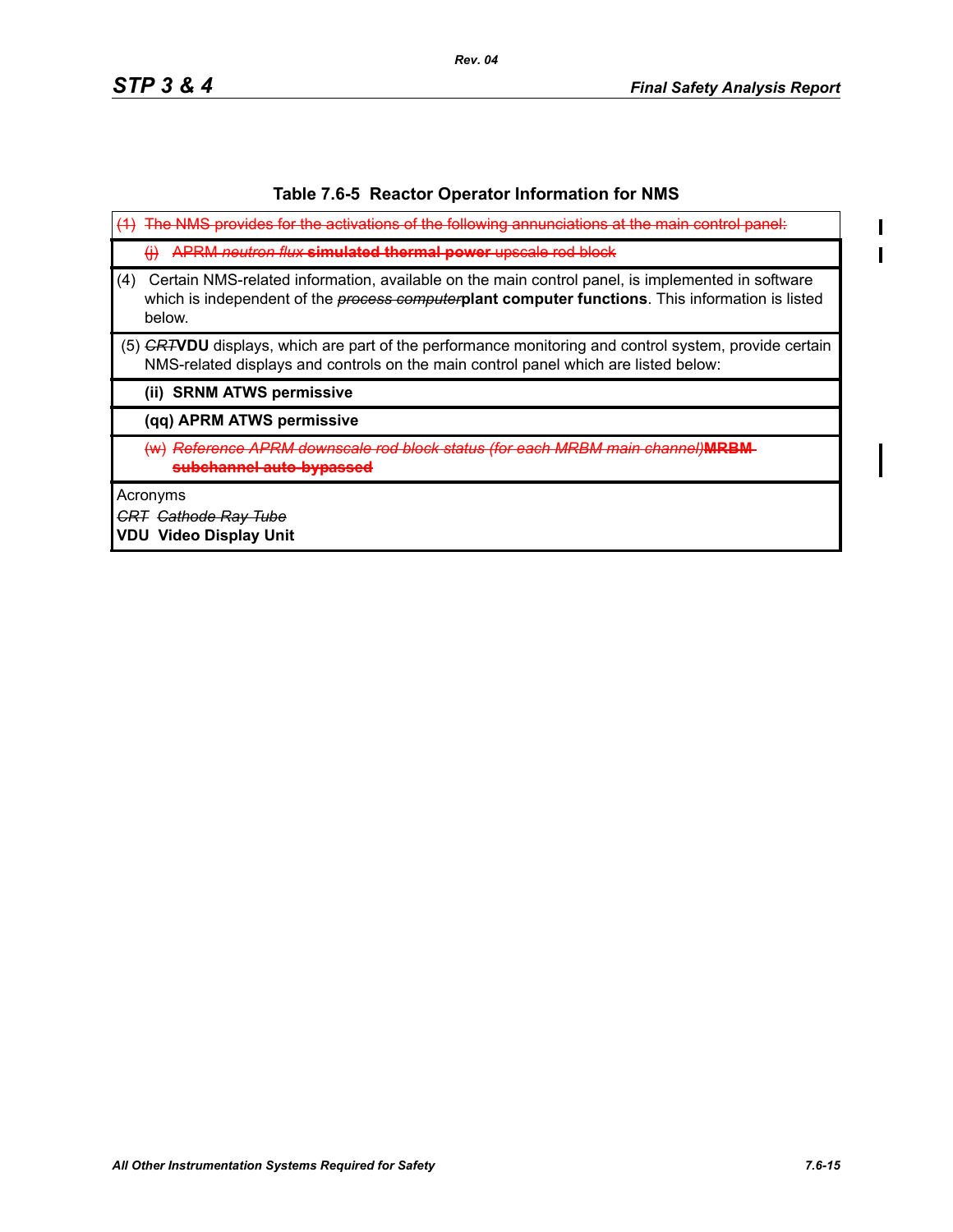The following figures are located in Chapter 21:

- Figure 7.6-1 Neutron Monitoring System IED (Sheets 1 4)
- Figure 7.6-2 Neutron Monitoring System IBD (Sheets 1, 3, 3a, 6,9,9a, 9b, 14, 25, 26)
- Figure 7.6-5 Process Radiation Monitoring System IED (Sheets 1 10)
- **Figure 7.6-11 Suppression Pool Temperature Monitoring System IED** (Sheet 1, 3)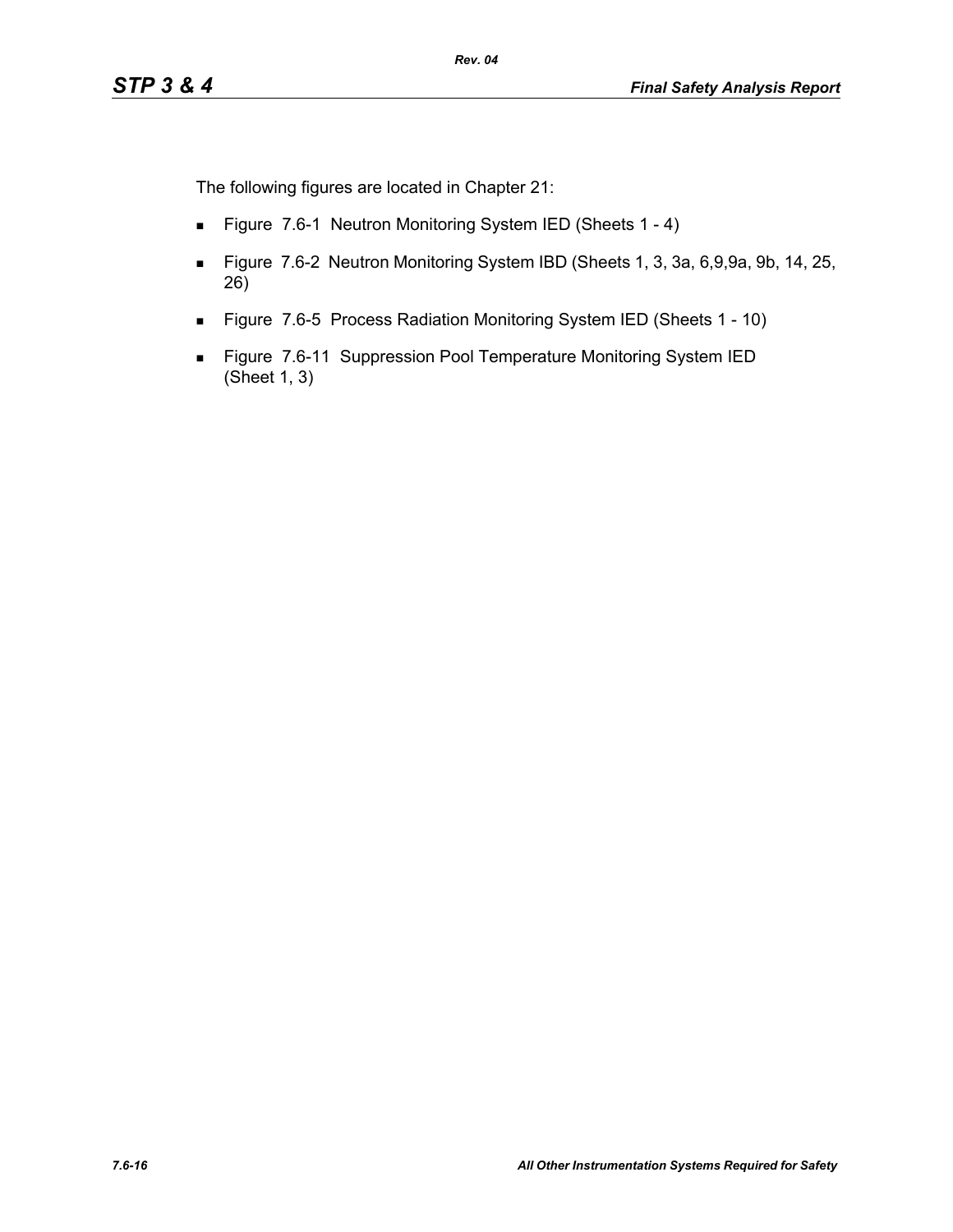

**Figure 7.6-4a Basic Configuration of a Typical Neutron Monitoring System Division**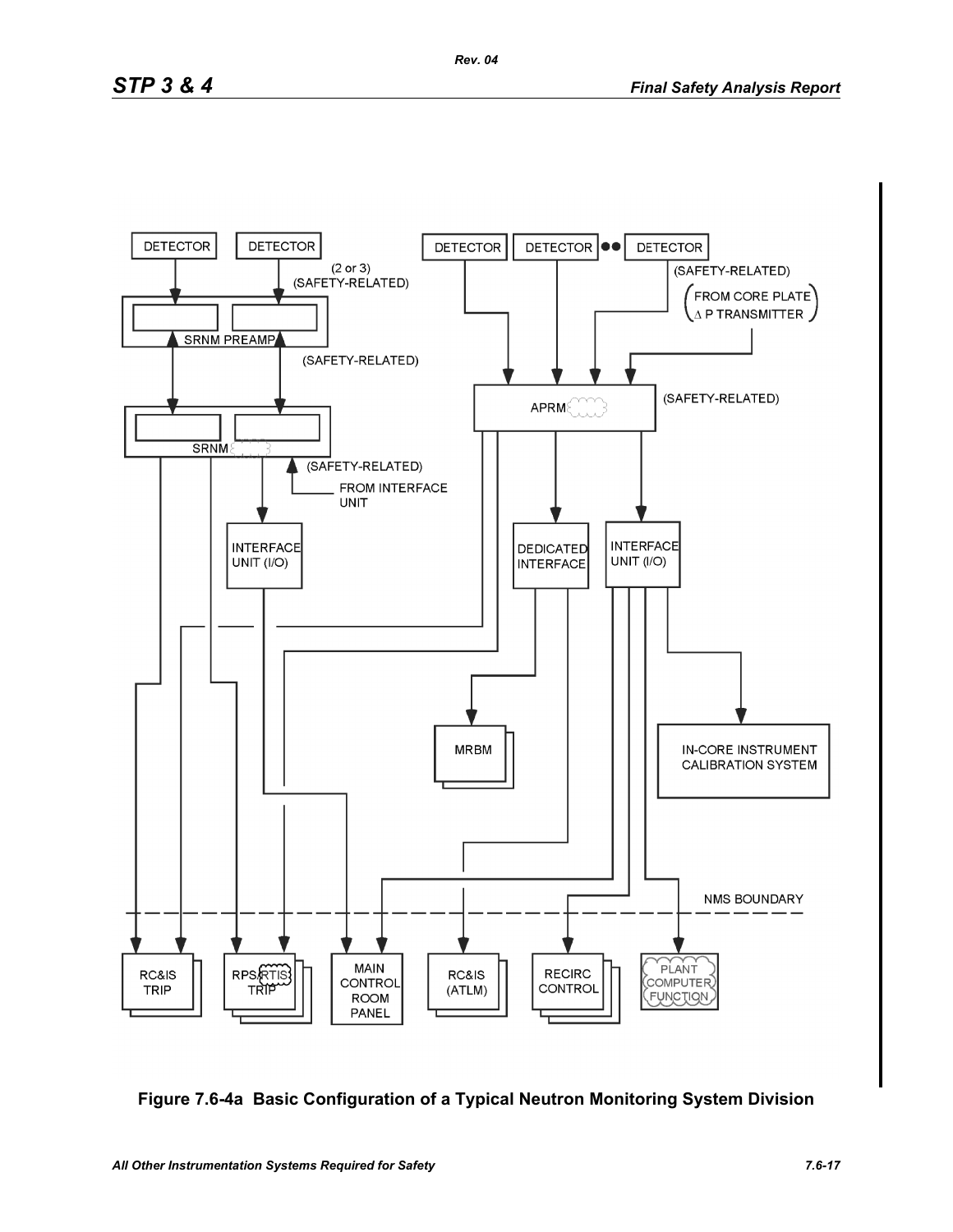

|              | <b>DIVISION I</b> | <b>DIVISION II</b> | <b>DIVISION III</b> | <b>DIVISION IV</b> |
|--------------|-------------------|--------------------|---------------------|--------------------|
| $16^{\circ}$ | TE-001A, E, J, N  |                    | TE-001C, G, L, R    |                    |
| ୲ଢ଼          |                   | TE-002B, F, K, P   |                     | TE-002D, H, M, S   |
| $106^\circ$  |                   | TE-003B, F, K, P   |                     | TE-003D, H, M, S   |
|              | TE-004A, E, J, N  |                    | TE-004C, G, L, R    |                    |
| 196°1        | TE-005A,E,J,N     |                    | TE-005C, G, L, R    |                    |
|              |                   | TE-006B, F, K, P   |                     | TE-006D, H, M, S   |
| $286^\circ$  |                   | TE-007B, F, K, P   |                     | TE-007D, H, M, S   |
| 3229         | TE-008A, E, J, N  |                    | TE-008C, G, L, R    |                    |
|              |                   |                    |                     |                    |
|              |                   |                    |                     |                    |
|              |                   |                    |                     |                    |

**Figure 7.6-9 Instrumentation Location Definition for the Suppression Pool Temperature Monitoring System**